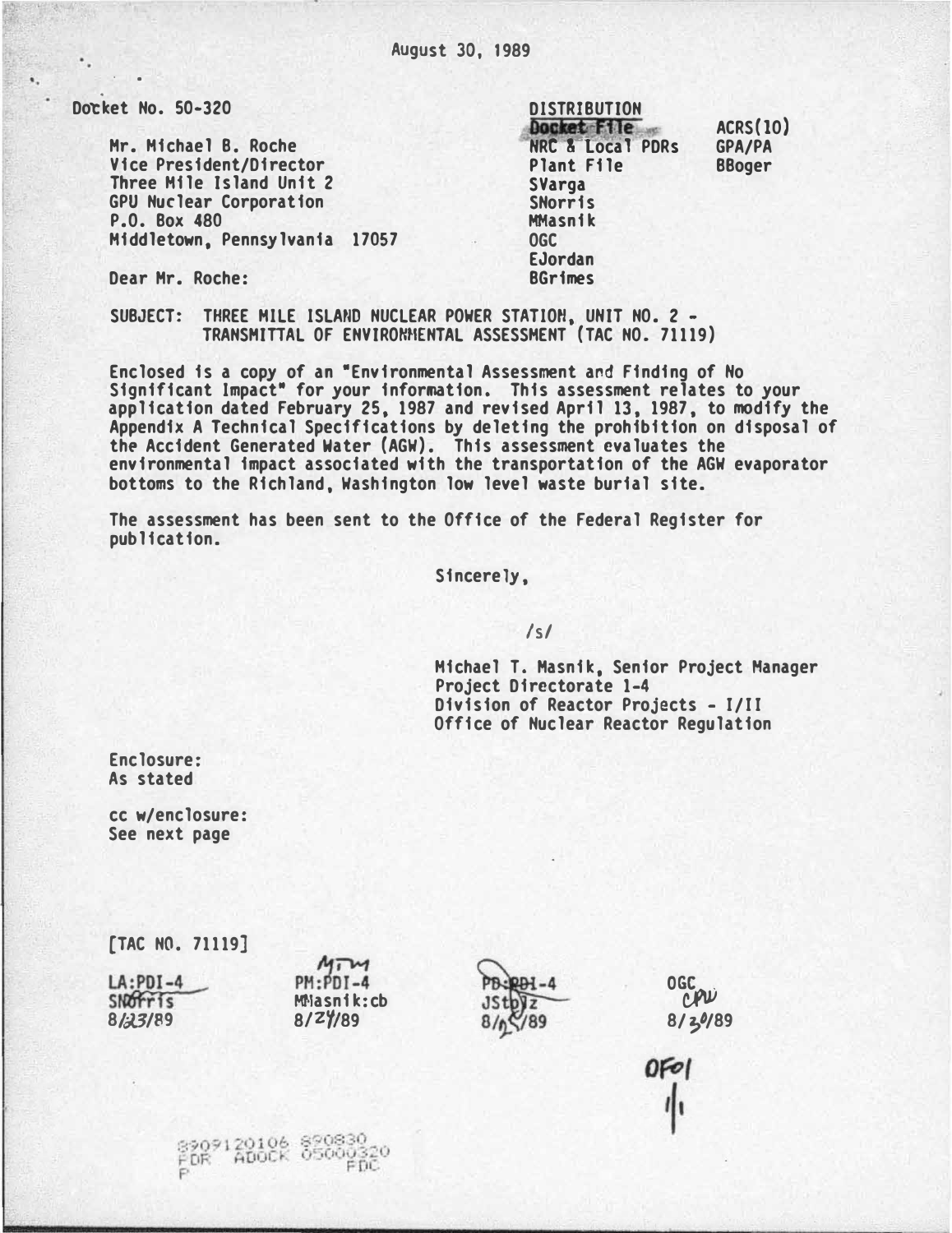.Mr. M. B. Roche GPU Nuclear Corporation

cc:

 $\mathbf{L}$ 

¥

Regional Administrator, Region I u.s. Nuclear Regulatory Commission (75 Allendale Road King of Prussia, PA 19406

Dr. Judith H. Johnsrud Environmental Coalition on Muclear Power 433 Orlando Avenue State College, PA 16801

Ernest L. Blake, Jr. , Esquire Shaw, Pittman, Potts, and Trowbridge 2300 N Street, N.W. Washington, DC 20037

Secretary U.S. Nuclear Regulatory Commission Washington, DC 20555

Sally S. Klein, Chairperson Dauphin County Board of Commissioners Dauphin County Courthouse Front and Market Streets Harrisburg, PA 17101

Thomas M. Gerusky, Director Bureau of �adiation Protection Department of Environmental Resources P. 0. Box 2063 Harrisburg, PA 171ZC

Ad Crable Lancaster Hew Era 8 West King Street Lancaster, PA 17601

U.S. Departnent of Energy P. 0. Box 88 Middletown, PA 17057

David J. McGoff Office of LWR Safety and Technology NE-2� U.S. Department of Energy �ashington, DC 20545

Three Mile Island Nuclear Station Unit No. 2

frank Lynch, Editoriel The Patriot 812 Harket Street Harrisburg, PA 17105

Robert B. Borsum Babcock & Wilcox **Nuclear Power Division** Suite 525 1700 Rockville Pike Rockville, MD 20852

Harvin I. Lewis 7801 Roosevelt Blvd. #62 Philadelphia, PA 19152

Jane Lee 183 Valley Road Etters, PA 173!9

Walter W. Cohen, Consumer Advocate Department of Justice Strawberry Square, 14th Floor Harrisburg, PA 17!27

Hr. Edwin Kinter Executive Vice President GPU Nuclear Corporation 100 Interpace Parkway Parsippany, NJ 07054

U.S. Environmental Prot. Agency Region III Office Attn: EJS Coordinator Curtis Building (Sixth Floor) 6th and Walnut Streets Philadelphia, PA 19106

Francis I. Young Senior Resident Inspector (THI-1) U. S.N. R.C. Post Qffice Sox 311 Middletown, Pennsylvania 17057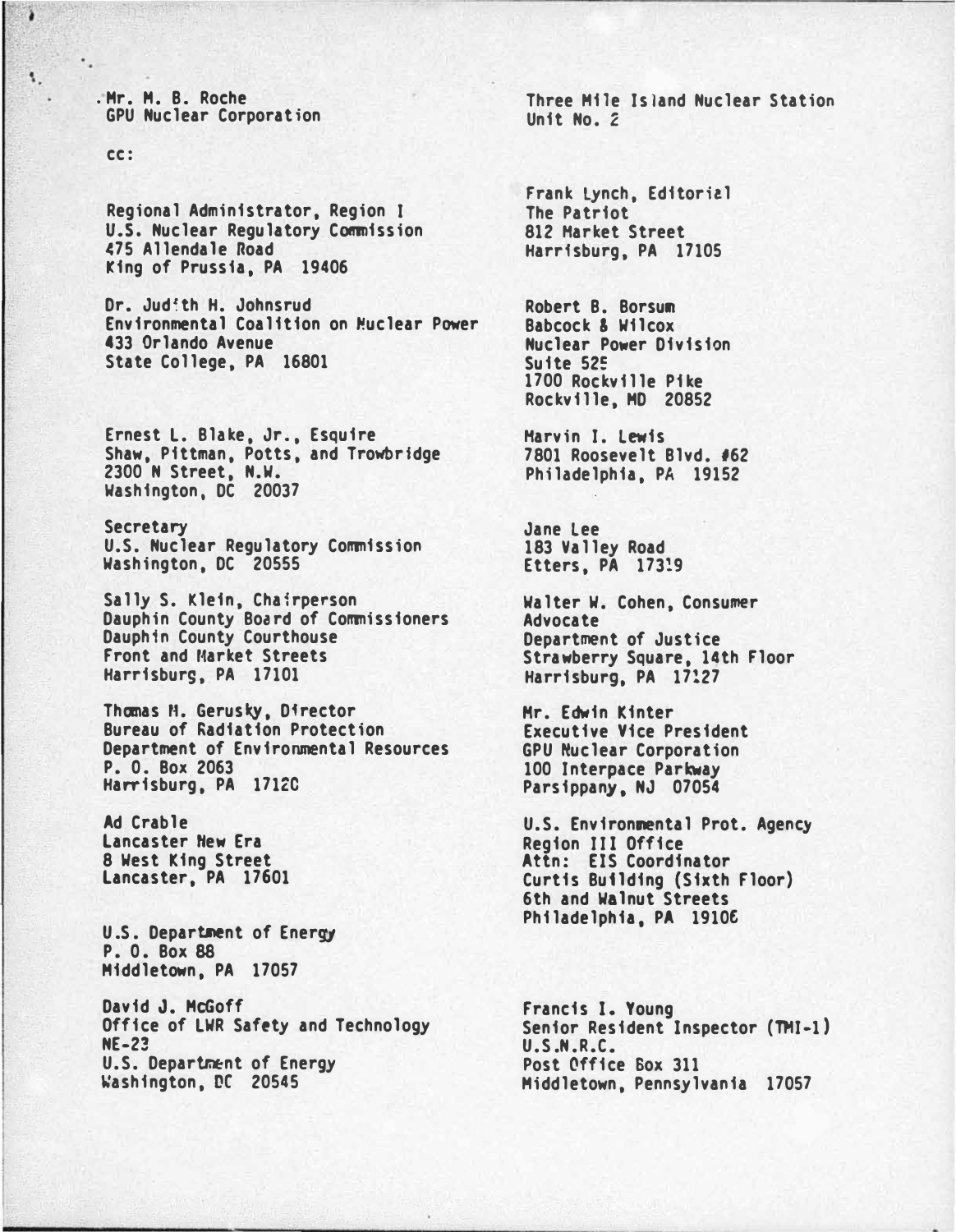Hr. H. B. Roche GPU Nuclear Corporation

cc:

**B** 

 $\mathbf{K}_1$  .  $\ddot{\phantom{1}}$ 

> G. Kuehn GPU Nuclear Corporation

J. J. Byrne GPU Nuclear Corporation Three Mile Island Nuclear Statior. Unit No. 2

R. E. Rogan GPU Nuclear Corporation

S. Levin GPU Nuclear Corporation

W. J. Marshall GPU Nuclear Corporation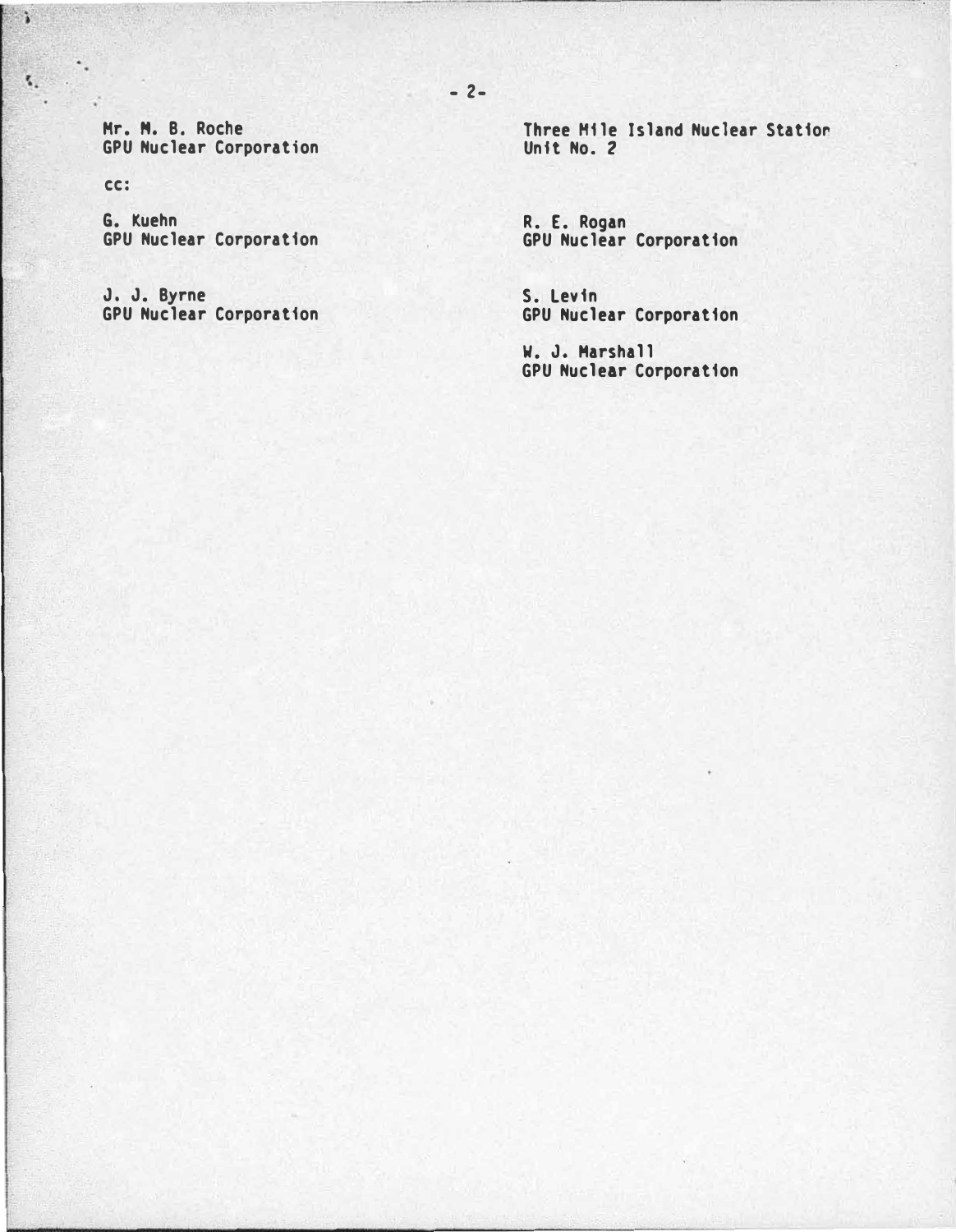## UNITED STATES NUCLEAR REGULATORY COMPISSION

# GPU NUCLEAR CORPORATION DOCkET NO. 50-320 ENVIRONMENTAL ASSESSMENT AND FINDING OF NO SIGNIFICANT IMPACT

The U.S. Nuclear Regulatory Commission (NRC or the Commission) is considering issuance of an amendment to Facility Operating license No. OPR-2Z to General Public Utilities Nuclear Corporation (GPUN or the licensee), for Three �ile Island Nuclear Generating Station, Unit No. 2 (TMI-2} located in Dauphin County, Pennsylvania.

#### ENVIRONMENTAL ASSESSMENT

• .

#### Identification of Proposed Action:

The proposed amendment would revise the Appendix A Technical Specifications (TS) relating to the disposal of the Accident Generated Water (AGW}. The proposed action is 1n response to the licensee's application dated February 25, 1987 and revised April 13, 1987.

#### The Need for the Proposed Action:

The NRC staff, in response to the licensee's application for a change in the technical specifications to allow the disposal of the AGW, �repared Supplement 2 to the Programmatic Environmental Impact Statement (PElS) related to decontamination and disposal of radioactive wastes resulting from the March 28, 1979 accident at TMI-2. Final Supplement 2 to the PEIS, issued in June 1987, evaluated the licensee's proposal and a number of alternatives for the disposal of AGW.

8909120110 890830<br>FDR ADOCK 05000320

7590·01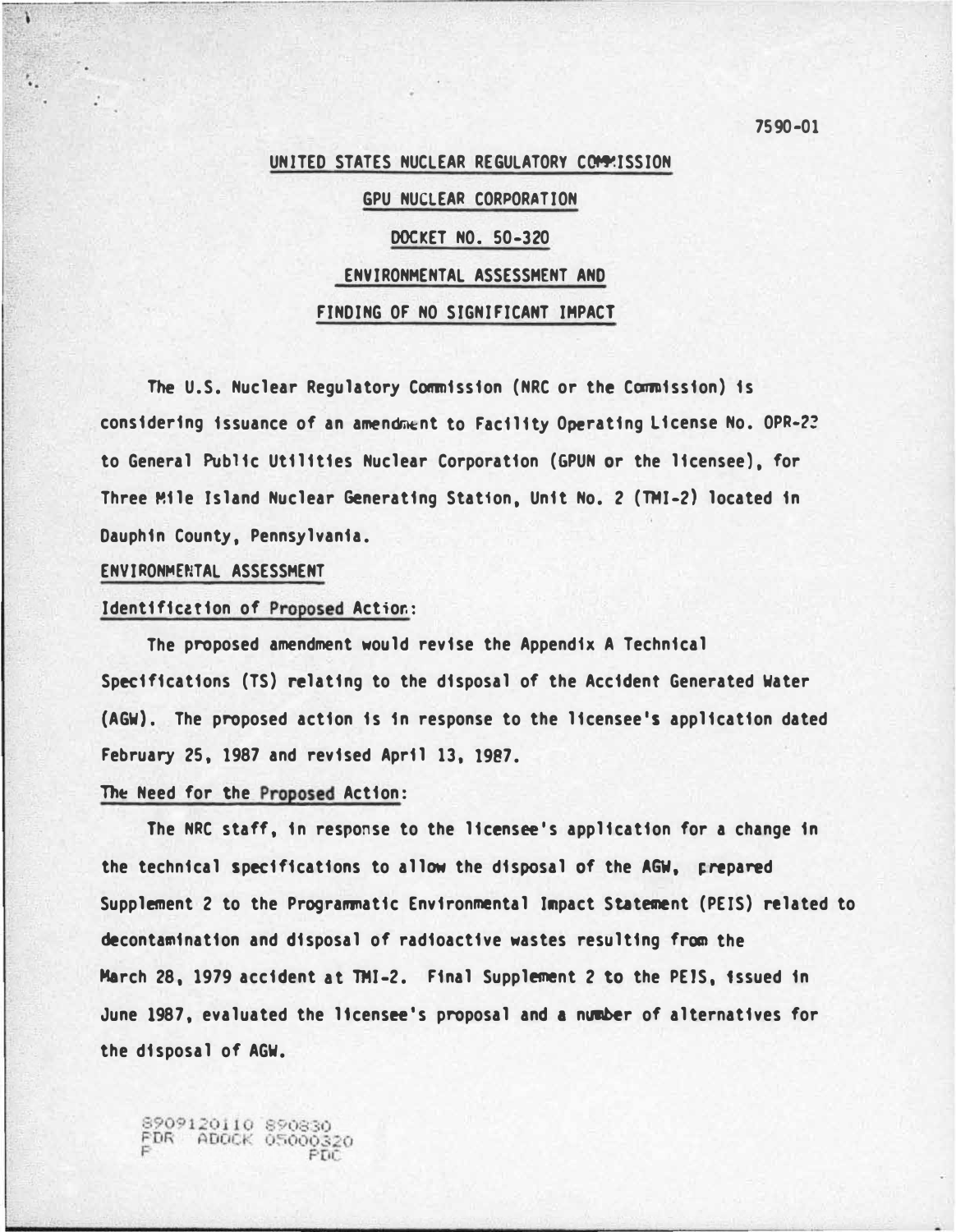Subsequent to the issuance of Final Supplement 2 the licensee has modified its plans for pretreatment and for the packaging and shipping of the evaporator bottoms to the commercial low level waste disposal site near Richland, Washington. Since the current proposal is different than that evaluated in Final Supplement 2 the staff has evaluated the impacts associated with this change and has determined that implementation of the licensee's olan would result in impacts different than those reported for the licensee's proposal in Supplement 2 to the PElS.

## Environmental Impacts of the Proposed Action

¥

The licensee's original proposal involved feeding the water, which was to be pretreated by ion exchange, to a modified commercially available evaporator. The majority of the liquid would be released to the atmosphere and the residue (evaporator bottoms) would be mixed with Portland cement and the slurry poured into containers for solidification. The solid waste would then be transported to a commercial NRC-licensed low level waste disposal site, near Richland, Washington. The total solidified volume was expected to be between 27,000 and 46,000 ft<sup>3</sup>. Approximately 80 to 250 shipments between TMI-2 and Richland, Washington would be required. The number of injuries and fatalities due to trucking accidents estimated for the shipping campaign ranged from 0.5 to 1.6 and from 0.04 to 1.3 respectively.

No occupational exposure to the truck crews resulting from the shipping of the evaporator bottoms was expected. No routine radiological dose to the public was calculated due to the low specific activity of the solidified waste and the self shielding characteristics of the Portland cement binder.

- 2 -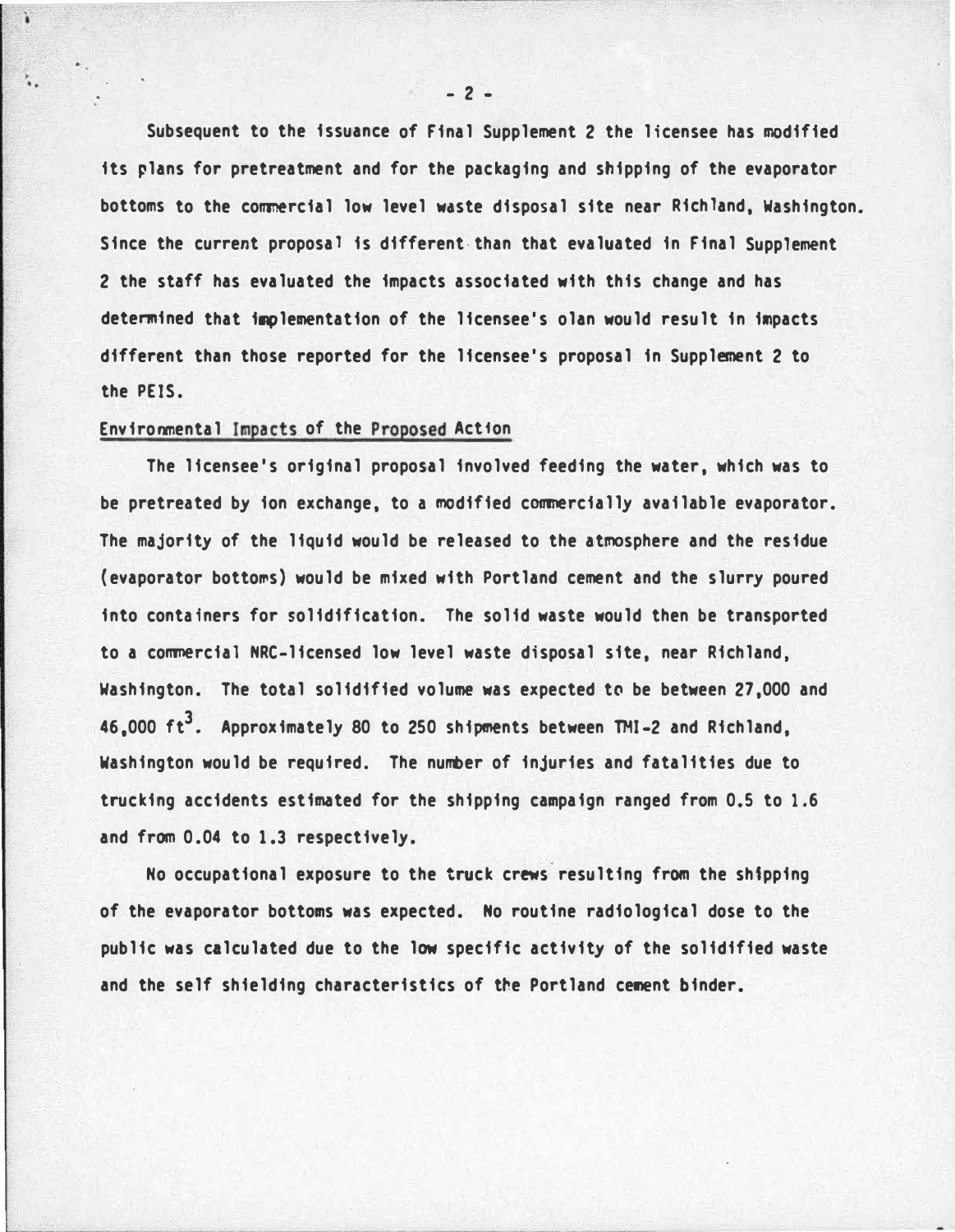Likewise no radiation exposure to the public in the event of a trucking accident was expected since dispersal of the solidified evaporator bottoms was unlikely. The total cost of shipping the solidified waste was estimated to be between \$410,000 and \$690,000.

The licensee's current proposal is to still evaporate the AGW in a commercially available evaporator. However, the evaporator may be used in place of ion exchange for pretreatment. The solid waste stream may contain radionuc11des that were expected to be shipped offisite in spent ion exchange resin liners. For the purposes of this assessment the maximum concentration permissible in class A waste was assumed for determining dose. Additionally the evaporator bottoms will not be mixed with a binder and soli�ified. Instead the bottoms will be pelletized, dried and the pellets packaged in 55 gallon drums and shipped to Richland, Washington. The packaging and shipment of the dry pelletized waste will be in conformance with all regulations governing shipment of low level wastes. The number of shipments is expected to be  $14$ . The number of injuries and fatalities due to trucking accidents for the shipping ca�paign is estimated at 0.09 and 0.007 respectively. For the entire shipping campaign the dose to the truck crews was estimated at 3.5 person-rem and the estimated dose to the general public along the shipping route (1.3 million people) is 3.6 person-rem.

There is also a small probability that a shipping accident may be severe enough to result in the breach of a waste container and release of some of the waste. To determine the risk of radiation exposure from a damaged waste container, the staff used a model that estimates the population dose by multiplying accident frequencies (the expected number of accidents) by accident consequences. Using this methodology the staff estimated that a dose of about 0.16 person·rem would result from accidents during shipment of all the AGW waste. The shipping cost of the dry pelletized waste is estimated at S7o.ooo.

- 3 -

. . .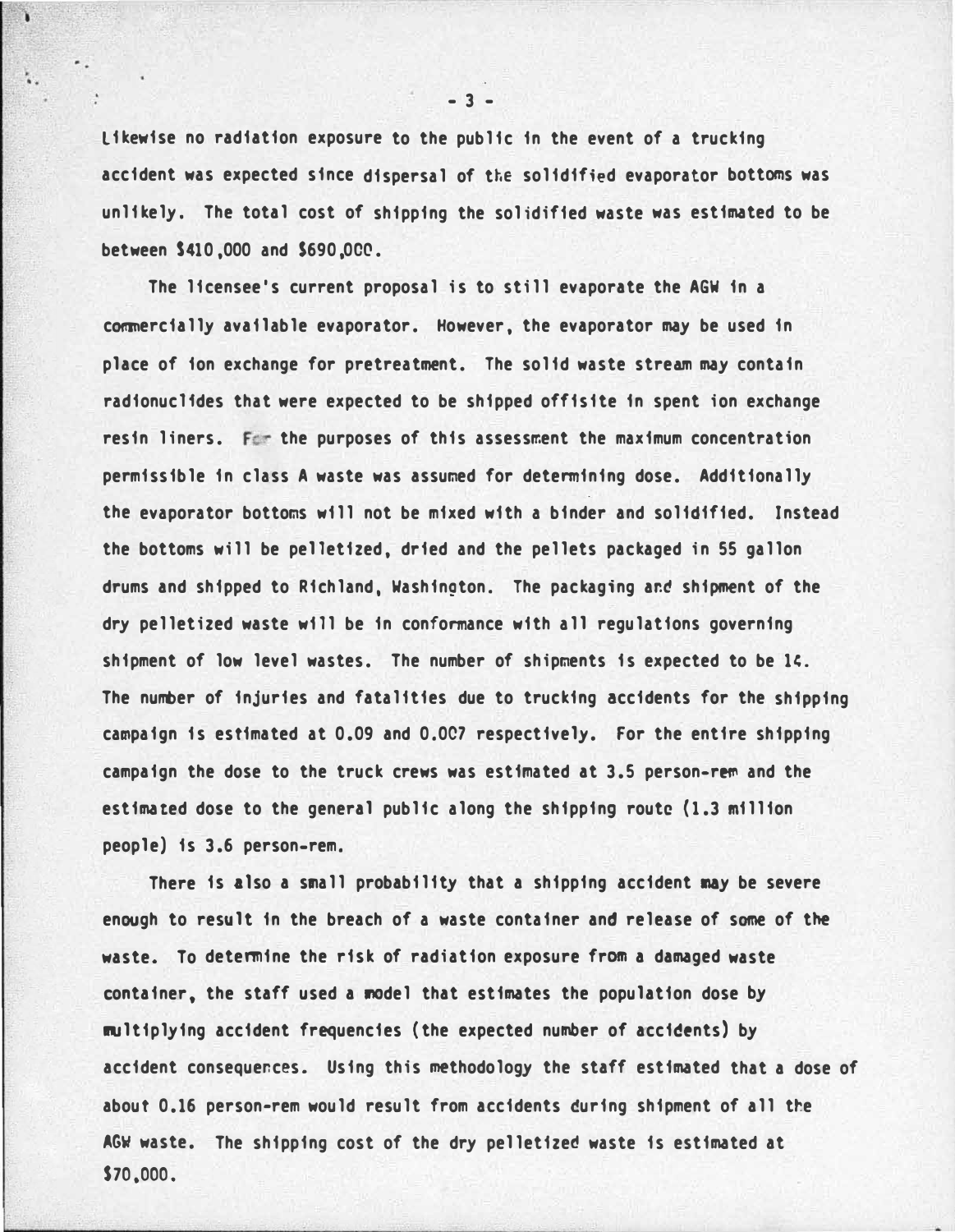Sased on the reduced level of injuries and fatalities associated with the reduced number of shipments, the small estimated dose to the general population along the truck route and the 'low level of truck crew exposure the staff concludes that there are no significant adverse environmental i�acts associated with the proposed action. Furthermore, the staff recognizes that the licensee's proposal would result in a significant decrease in the amount of waste to be disposed and a significant reduction in the overall cost of shipping.

## Alternatives to the Proposed Action:

'

..

Since the staff concluded that there are no significant environmental effects that would result from the proposed action, any alternative with equal or greater environmental impacts need not be evaluated. The principal alternative to the licensee's current proposal would be the licensee's original proposal which was to solidify the wastes prior to shipment. Implementation of this alternative would result in increased cost. )ncreased waste, and increased potential for transportation related accidents without a significant reduction in radiation dose to either the public or the truck crews.

## Alternative Use of Resources:

This action does not involve the use of any resources not previously considered in Supplement 2 to the PElS dated June 1987.

## Agencies and Persons Consulted:

The NRC staff reviewed the licensee's request and did not consult other agencies or persons.

- 4 -